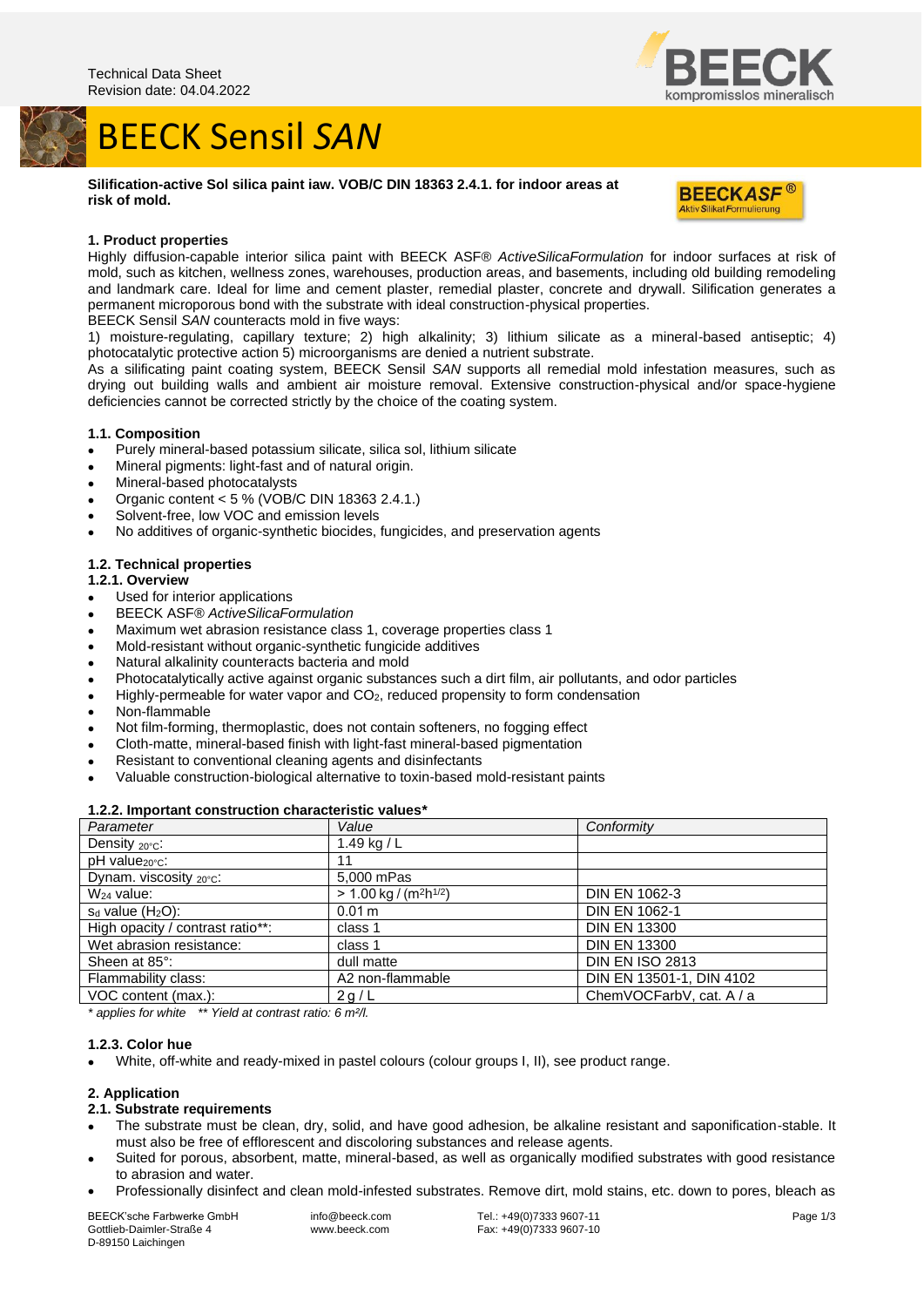

# BEECK Sensil *SAN*

needed. Note safety instructions when handling chemicals and spore-infested substrates, wear personal protective gear. Professional mold remediation for major infestation.

- Ideal protective effect on fresh lime/lime-cement plasters. Creates a moisture-regulating, capillary-active permanent bond with high absorption capacity and alkalinity reserve.
- Observe sufficient curing time, drying, and hardening for new plaster.
- Carefully repair breakouts and defects with the same material and texture.
- Refurbish cracked substrates for plastering. Cover the entire surface of mixed substrates and filler repairs with glass fabric or trowel in order to achieve a uniform coating base. Apply a coat of BEECK quartz filler or BEECK gypsum primer coarse over the entire surface of finer texture defects.
- As needed, pretreat the entire surface of critical, smooth, or gypsum-based substrates with BEECK adhesive primer and/or BEECK gypsum primer, test.
- Ensure uniform substrates and careful processing on optically demanding surfaces.

## **2.2. Abbreviated information for standard application**

- Two coats of BEECK Sensil *SAN*.
- Optimize BEECK Sensil *SAN* for substrate and processing by adjusting with BEECK SOL-Fixative.
- On gypsum-based substrate, apply a primer coat with BEECK Gypsum primer thin/coarse.

## **2.3. Substrate and pretreatment**

• *Lime plaster (PIc/CSII), lime-cement plaster (PII), cement plaster (PIII), remedial plaster, potassium silica:* Inspect plaster for dryness and strength. On solid lime plaster, grind off sinter skin or remove with BEECK Etching fluid as per factory instructions, do not etch thin-layered plaster. Primer crumbling, absorbent or chalking substrates with BEECK SOL-Fixative.

## • *Gypsum plaster, lime plaster, gypsum stucco, gypsum plasterboard:*

For gypsum plasterboard, note professional installation and required surface finish and flatness tolerances based on existing building conditions (VOB/C and quality level 3 or 4 as per technical bulletin No. 2 Bundesverband der Gipsindustrie e.V.). Primer with BEECK Gypsum primer; glass fabric as alternative. Apply an initial coat of BEECK Gypsum primer on gypsum plaster and stucco. Avoid gypsum substrates in areas at risk of mold.

## • *Lime sandstone, kiln brick, cement stone, clay:*

Clean thoroughly, test/inspect for absorption capacity, moisture damage, and leeching (e.g. salt stains). Apply a primer coat of BEECK SOL-Fixative on absorbent substrates. As needed, surface-grind clinker brick and ceramic, primer with BEECK bonding coat if required. Allow clay to dry.

#### • *Concrete:*

Follow factory instructions to thoroughly clean with water and BEECK Form oil remover, followed by rinsing off with clear water. Test wetability of the cleaned substrate by spraying with water. Apply a primer coat of BEECK SOL-Fixative on absorbent substrates.

• *Glass fabric:*

Note complete surface adhesion, including in seam area. Suited for glass fabric, not for vinyl wallpaper. Due to microbiological contamination, fabric and woodchip wallpapers are unsuited in areas at risk of mold.

#### • *Old paint:*

Brush off mineral-based paints, and, if chalking, solidify with BEECK SOL-Fixative. Completely wash off glue paints. Clean highly-bonding old synthetic-resin-based paint, prepaint with BEECK Gypsum primer as needed. Completely remove enamel, latex, and high-gloss synthetic resin paint. Test critical substrates. Film-forming paints are unsuited in areas at risk of mold.

- *Unsuited substrates* include low-strength, leeching, plasto-elastic, saponifying, or not alkaline-resistant substrates, e.g. engineered wood (MDF, OSB) and plastics.
- *Deficient substrates* call for a differentiated approach. Caution with discoloration, e.g. on old, wet gypsum plasterboard; test first and apply isolating coat as needed. Basement walls, etc. with salt and moisture damage: apply protective rendering and/or professionally enclose with calcium silica boards. Repair mold-infested surfaces

## **2.4. Processing instructions**

## **2.4.1. General instructions**

- Verify substrate suitability. Note absorption capacity, strength, and texture of the relevant substrate. Test demanding and critical surfaces. Ensure qualified processing.
- Carefully cover and protect untreated surfaces, in particular glass, ceramics, window sills, expansion joints, paint coats and anodized finishes against overspray.
- Supply personal protective gear.
- Paint self-contained surfaces exclusively with containers from the same manufacturing batch.
- Prior to use, thoroughly mix BEECK Sensil *SAN* with electrical stirrer.
- Optimize BEECK Sensil *SAN* for brushing by adding BEECK SOL-Fixative.
- Minimum processing temperature: +12°C. Drying time: no less than 12 hours per coat